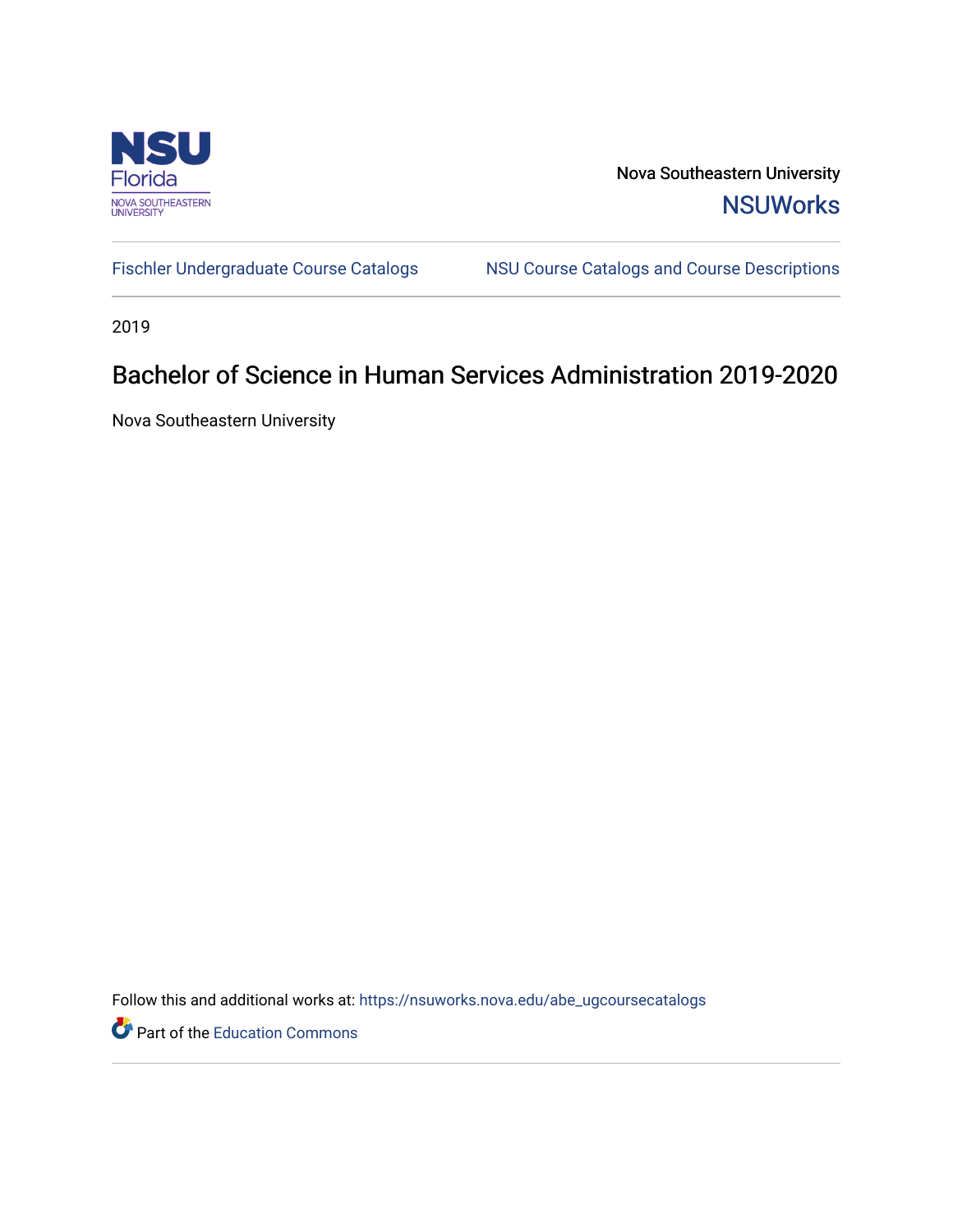

**Abraham S. Fischler College of Education Bachelor of Science in Human Services Administration DEGREE CURRICULUM SHEET | 2019-2020 CATALOG**

| <b>FIRST YEAR SEMINAR</b>                            |                   |                                                                                 |    |                   |
|------------------------------------------------------|-------------------|---------------------------------------------------------------------------------|----|-------------------|
| Course                                               | Credits Frequency |                                                                                 |    |                   |
| UNIV 1000: First Year Seminar                        | 3                 | <b>FW</b>                                                                       |    |                   |
| <b>Total First Year Seminar Credits</b>              | 3                 |                                                                                 |    |                   |
| <b>GENERAL EDUCATION REQUIREMENTS</b>                |                   | <b>MAJOR</b>                                                                    |    |                   |
| Area/Course                                          | <b>Credits</b>    | Course                                                                          |    | Credits Frequency |
| <b>Written Composition</b>                           |                   | HS 1100 Social Issues and Human Services Delivery Systems                       | 3  | F                 |
| 6 credits at or above COMP 1500                      |                   | HS 1200 Introduction to Human Services Administration                           | 3  | F                 |
| Open Compostion                                      | 3                 | HS 1300 Interpersonal Assessment Skills in Human Relations                      | 3  | FW                |
| Open Compostion                                      | 3                 | HS 1400 Counseling and Assessment in Human Services                             | 3  | <b>FW</b>         |
| Mathematics                                          |                   | MGT 2050 Principles of Management                                               | 3  | <b>FW</b>         |
| 6 credits at or above MATH 1040                      |                   | ECN 2025 Principles of Macroeconomics (Prereq MATH 1040 or higher)              | 3  | FW                |
| Open Math                                            | 3                 | ACT 2020 Foudations of Accounting I (Prereq MATH 1030 or higher)                | 3  | <b>FW</b>         |
| Open Math                                            | 3                 | MGT 3020 Business Communications (Prereq COMP 1500)                             | 3  | <b>FW</b>         |
| Humanities                                           |                   | PADM 1000 Introduction to Public Administration                                 | 3  | F                 |
| 6 credits in any HIST, ARTS, PHIL, HUMN, LITR, THEA, |                   | MATH 2020 Applied Statistics<br>(Prereq MATH 1040 or higher)                    | 3  | FW                |
| FILM, MUSC, DANC, WRIT, foreign language             |                   | HS 3300 Ethical and Professional Issues in Human Services                       | 3  | F                 |
| Open Humanities                                      | 3                 | HS 3315 Human Services and Cultural Diversity                                   | 3  | <b>FW</b>         |
| Open Humanities                                      | 3                 | HS 3990 Supervised Experience in Human Services I                               | 3  | <b>FW</b>         |
| Social & Behavioral Sciences                         |                   | HS 4100 Rehabilitation Principles and Case Management                           | 3  | <b>WS</b>         |
| 6 credits in any PSYC, SOCL, ANTH, ECN, COMM, GEOG,  |                   | HRM 4160 Human Resource Management                                              | 3  | <b>FW</b>         |
| GEST, INST, POLS                                     |                   | HS 4200 Accountability in Human Services Administration                         | 3  | W                 |
| Open Social & Behaviorial Sciences                   | 3                 | HS 4250 Program Planning and Evaluation                                         | 3  | W                 |
| Open Social & Behaviorial Sciences                   | 3                 | HS 4995 Supervised Experience in HS II (Prereq HS 3990)                         | 3  | <b>FW</b>         |
| <b>Biological and Physical Sciences</b>              |                   | <b>Total Major Credits</b>                                                      | 54 |                   |
| 6 credits in any BIOL, MBIO, CHEM, SCIE, ENVS, PHYS  |                   |                                                                                 |    |                   |
| Open Biological and Physical Sciences                | 3                 | MAJOR ELECTIVES & CONCENTRATIONS                                                |    |                   |
| Open Biological and Physical Sciences                | 3                 | Take any combination of 4 major elective or concentration courses* (12 credits) |    |                   |
| <b>Total General Education Credits</b>               | 30                |                                                                                 |    |                   |
|                                                      |                   | <b>Total Major Electives Credits</b>                                            |    | 12                |

| <b>OPEN ELECTIVES</b>                                                        |  |
|------------------------------------------------------------------------------|--|
| This requirement varies based on concentration and possible course sharing** |  |

| Total Open Electives Credits | 21-30 credits |
|------------------------------|---------------|
|                              |               |

| <b>MAJOR ELECTIVES</b>                                                  |                |           |
|-------------------------------------------------------------------------|----------------|-----------|
| Course                                                                  | <b>Credits</b> | Frequency |
| HRM 4300 Managing Workplace Diversity (3 credits)                       |                | FW        |
| MGT 4170 Organizational Behavior (3 credits)                            |                | FW        |
| PSYC 2630 Ethical and Professional Issues in Mental Health (3 credits)  |                | w         |
| HS 2100 Administration of Recreational and Leisure Services (3 credits) |                | w         |
| PADM 3000 Public Policy (3 credits)                                     | з              |           |
| PADM 3200 Public Budgeting (3 credits)                                  |                | w         |
| GERO 2030 Gerontology and the Law (3 credits)                           |                | WF        |
| PSYC 2470 Grief, Loss, and Bereavement (3 credits)                      |                | w         |

\*\*Typically, 24 Open Elective credits are required. If MATH 2020: Applied Statistics and/or ECN 2025: Principles of Macroeconomics are shared between the Major and General Education Requirements, then 27-30 Open Elective credits are needed to reach the 120 credits required to graduate. Also, if the UNIV 1000 course is NOT needed then it must be replaced with an Open Elective. If UNIV 1000 is needed then only 21 Open Electives are needed. Check with your advisor to ensure the Open Electives requirement has been met.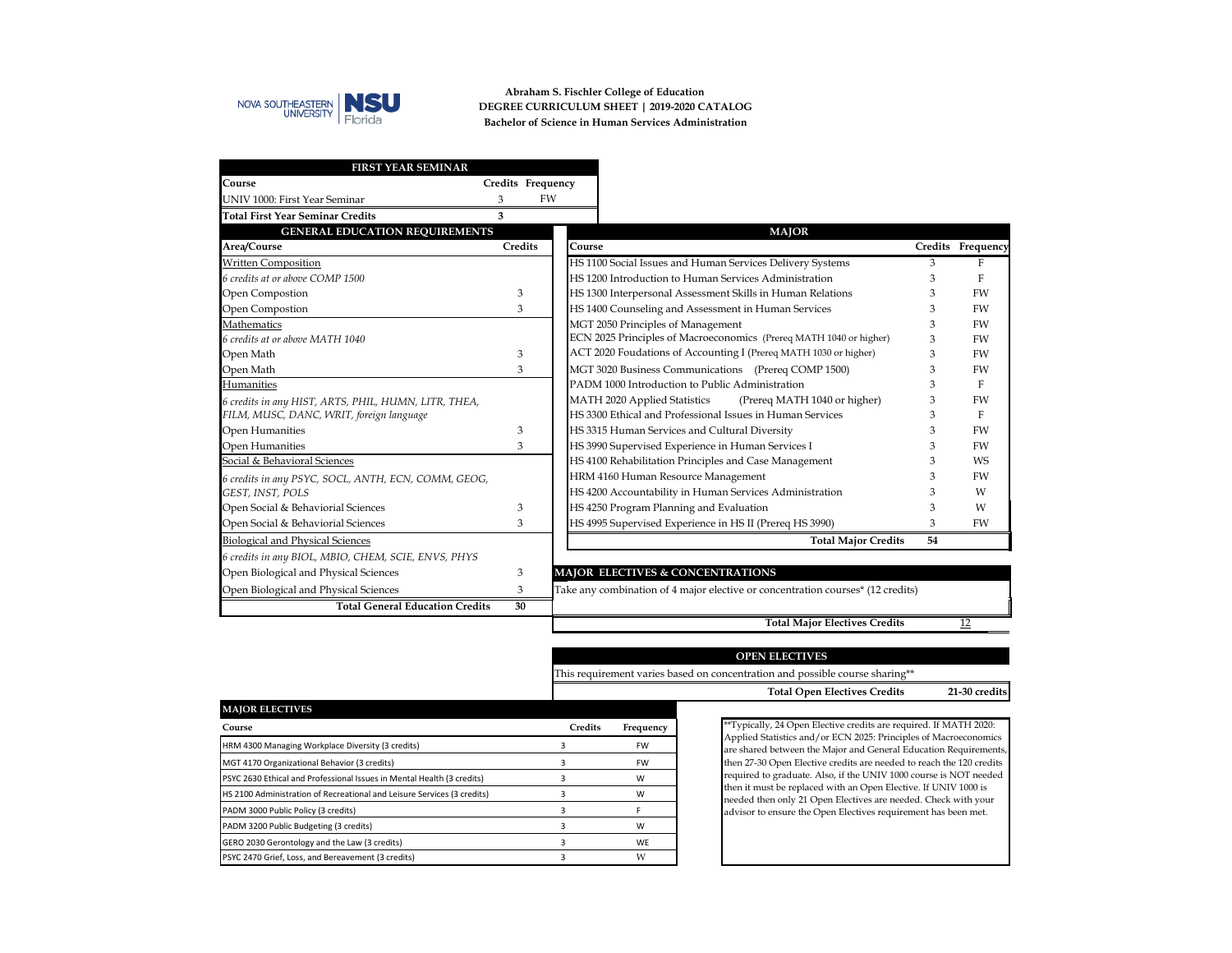

## **SAMPLE FOUR YEAR CURRICULUM**

**Bachelor of Science - Human Services Administration \*\***

|                                                       | Freshman Year         |                                                                                                                                        | NOVA SOUTHEASTER |  |
|-------------------------------------------------------|-----------------------|----------------------------------------------------------------------------------------------------------------------------------------|------------------|--|
| Fall                                                  |                       | Winter                                                                                                                                 |                  |  |
| Course                                                | Credits               | Course                                                                                                                                 | Credits          |  |
| UNIV 1000: First Year Sem(required for FTIC students) |                       | 3 General Ed: Written Composition                                                                                                      | 3                |  |
| General Ed: Math                                      |                       | 3 General Ed: Math                                                                                                                     | 3                |  |
| General Ed: Humanities                                |                       | 3 General Ed: Humanities                                                                                                               | 3                |  |
| General Ed: Bio and Phys Sciences                     |                       | 3 General Ed: Bio and Phys Sciences                                                                                                    | 3                |  |
| General Ed: Social and Behavioral Sciences            |                       | 3 General Ed: Social and Behavioral Sciences                                                                                           |                  |  |
| <b>Total Credits</b>                                  | 15                    | <b>Total Credits</b>                                                                                                                   | 15               |  |
|                                                       | <b>Sophomore Year</b> |                                                                                                                                        |                  |  |
| Fall                                                  |                       | Winter                                                                                                                                 |                  |  |
| Course                                                | Credits               | Course                                                                                                                                 | Credits          |  |
| General Ed: Written Composition                       | 3                     | HS 1300: Interpersonal Assessment Skills in Hum Rel                                                                                    | 3                |  |
| HS 1100: Social Issues & Human Services Delivery Sys. | 3                     | HS 1400: Counseling and Assessment in Services                                                                                         | 3                |  |
| HS 1200: Intro to Human Services Admin                | 3                     | ECN 2025: Principles of Macroeconomics                                                                                                 | 3                |  |
| MATH 2020: Applied Statistics                         | 3                     | MGT 2050: Principles of Management                                                                                                     | 3                |  |
| PADM 1000: Intro to Public Admin                      | 3                     | MGT 3020: Business Communication                                                                                                       |                  |  |
| <b>Total Credits</b>                                  | 15                    | <b>Total Credits</b>                                                                                                                   | 15               |  |
|                                                       | <b>Junior Year</b>    |                                                                                                                                        |                  |  |
| Fall                                                  |                       | Winter                                                                                                                                 |                  |  |
| Course                                                | Credits               | Course                                                                                                                                 | Credits          |  |
| ACT 2020: Foundations of Accounting I                 | 3                     | HS 4100: Rehabilitation Principles & Case Mgmt                                                                                         | 3                |  |
| HS 3315: Human Services and Cultural Diversity        | 3                     | HS 4200: Accountability in Human Services                                                                                              | 3                |  |
| HS 3300: Ethical and Prof. Issues                     | 3                     | HS 4250: Program Planning and Evaluation                                                                                               | 3                |  |
| HRM 4160: Human Resource Management                   | 3                     | Concentration or Major Elective                                                                                                        | 3                |  |
| Concentration or Major Elective                       | 3                     | Concentration or Major Elective                                                                                                        | 3                |  |
| <b>Total Credits</b>                                  | 15                    | <b>Total Credits</b>                                                                                                                   | 15               |  |
|                                                       | <b>Senior Year</b>    |                                                                                                                                        |                  |  |
| Fall                                                  |                       | Winter                                                                                                                                 |                  |  |
| Course                                                | Credits               | Course                                                                                                                                 | Credits          |  |
| HS 3990: Supervised Experience I                      | 3                     | HS 4995 Supervised Experience II                                                                                                       | 3                |  |
| Concentration or Major Elective                       | 3                     | Open Elective                                                                                                                          | 3                |  |
| Open Elective                                         | 3                     | Open Elective                                                                                                                          | 3                |  |
| Open Elective                                         | 3                     | Open Elective                                                                                                                          | 3                |  |
| Open Elective                                         | 3                     | Open Elective                                                                                                                          | 3                |  |
| <b>Total Credits</b>                                  | 15                    | <b>Total Credits</b>                                                                                                                   | 15               |  |
|                                                       |                       | **Typically, 24 Open Elective credits are required. If MATH 2020:<br>Applied Statistics and Lor ECN 2025; Principles of Macroeconomics |                  |  |

Applied Statistics and/or ECN 2025: Principles of Macroeconomics are shared between the Major and General Education Requirements, then 27-30 Open Elective credits are needed to reach the 120 credits required to graduate. Also, if the UNIV 1000 course is NOT needed then it must be replaced with an Open Elective. If UNIV 1000 is needed then only 21 Open Electives are needed. Check with your advisor to ensure the Open Electives requirement has been met.

 $\eta_{\text{NT}}$